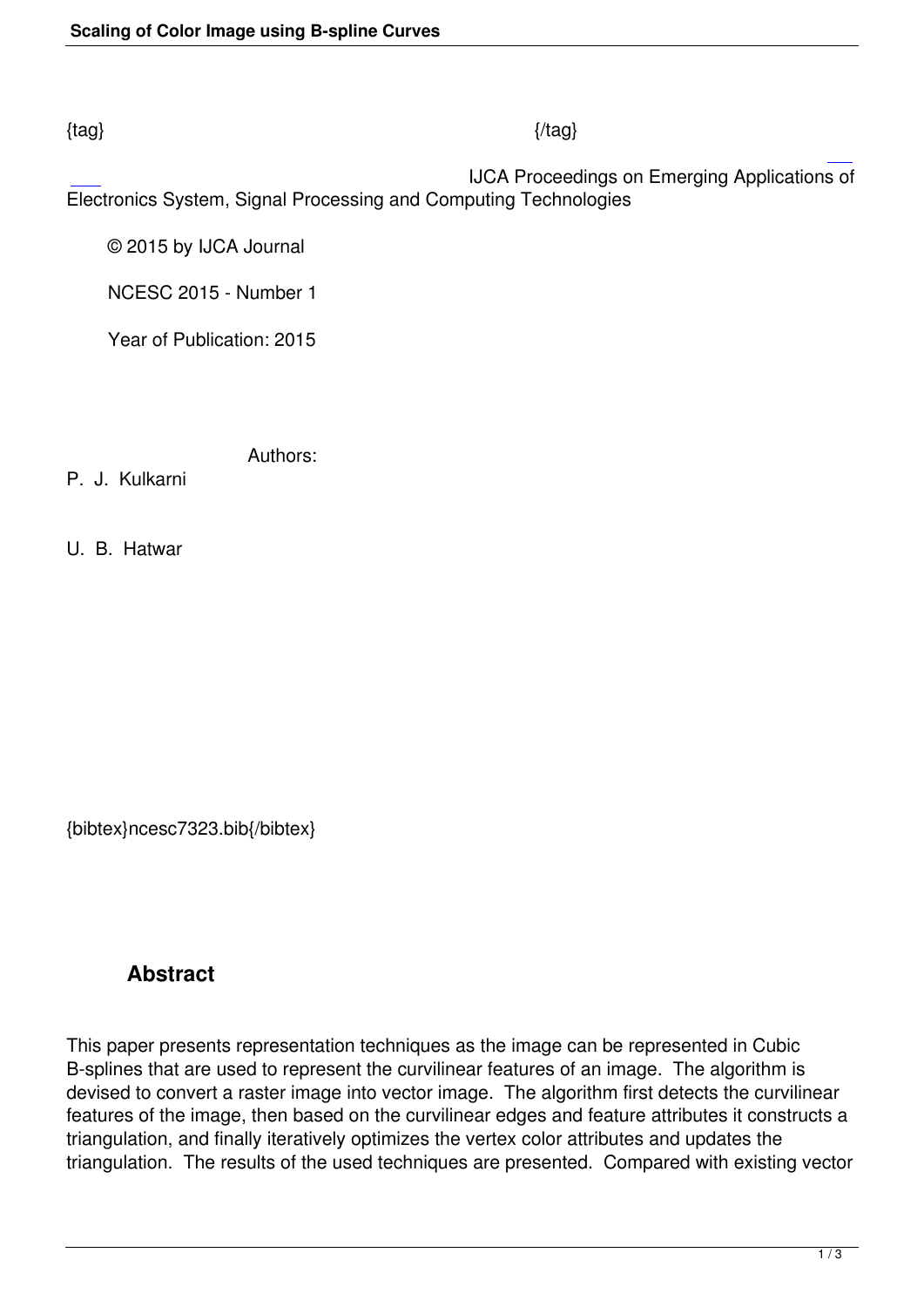representation technique this method provides advantages for various image operations. This method is useful to vectorize the images of fonts, logos, blueprints and maps.

## **Refer**

#### **ences**

W. A. Barrett and A. S. Cheney, & quot; Object-based image editing, & quot; ACMTrans. Graph. , vol. 21, no. 3, pp. 777–784, Jul. 2002.

M. Froumentin, F. Labrosse, and P. Willis, "A vector-basedrepresentation for image warping, & quot; Comput. Graph. Forum, vol. 19,no. 3, pp. 419–425, Sep. 2000.

S. Swaminarayan and L. Prasad, " Rapid automated polygonal imagedecomposition, & quot; in Proc. 35th Appl. Image Pattern Recognit. Workshop, Oct. 2006, p. 28.

- G. Lecot and B. Lévy, & quot; ARDECO: Automatic region detection andconversion, & quot; in Proc. Eurograph. Symp. Rendering, 2006.

Y. -K. Lai, S. -M. Hu, and R. R. Martin, " Automatic and topologypreservinggradient mesh generation for image vectorization, & quot; ACMTrans. Graph. , vol. 28, no. 3, p. 85, Aug. 2009.

S. Swaminarayan and L. Prasad, " Rapid automated polygonal imagedecomposition, & quot; in Proc. 35th Appl. Imag. PatternRecognit. Workshop, Oct. 2006, p. 28.

M. Froumentin, F. Labrosse, and P. Willis, " A vector-based representation for image warping, & quot; Comput. Graph. Forum, vol. 19,no. 3, pp. 419–425, Sep. 2000.

G. Lecot and B. Lévy, & quot: ARDECO: Automatic region detection andconversion, & quot; in Proc. Eurograph. Symp. Rendering, 2006.

T. Xia, B. Liao, and Y. Yu, & quot; Patch-based image vectorization withautomatic

curvilinear feature alignment, & quot; ACM Trans. Graph., vol. 28,no. 5, p. 115, Dec. 2009.

D. Hale, & quot; Atomic images-a method for meshing digital images, & quot; in Proc. 10th Int. Meshing Roundtable, 2001, pp. 185–196

J. G. Brankov, Y. Yang, and M. N. Wernick, " Tomography imagereconstruction using content-adaptive mesh modeling, & quot; in Proc. Int. Conf. Image Process., 2001, vol. 1, pp. 690–693.

Y. Wang and O. Lee, & quot; Active mesh-a feature seeking and tracking image sequence representation scheme, & quot; IEEE Trans. Image Process., vol. 3,no. 5, pp. 610–624, Sep. 1994.

Y. Altunbasak and A. M. Tekalp, " Closed-form connectivity-preservingsolutions for motion compensation using 2-D meshes, & quot: IEEE Trans. Image Process., vol. 6, no. 9, pp. 1255–1269, Sep. 1997.

S. A. Coleman, B. W. Scotney, and M. G. Herron, & quot; Image featuredetection on content-based meshes, & quot; in Proc. Int. Conf. Image Process. , 2002, vol. 1, pp. I-844–I-847.

F. Davoine, M. Antonini, J. -M. Chassery, and M. Barlaud, & quot; Fractal imagecompression based on Delaunay triangulation and vector quantization, & quot; IEEE Trans. Image Process. , vol. 5, no. 2, pp. 338–346, Feb. 1996.

- Y. Wang, O. Lee, and A. Vetro, & quot; Use of two-dimensional deformablemesh